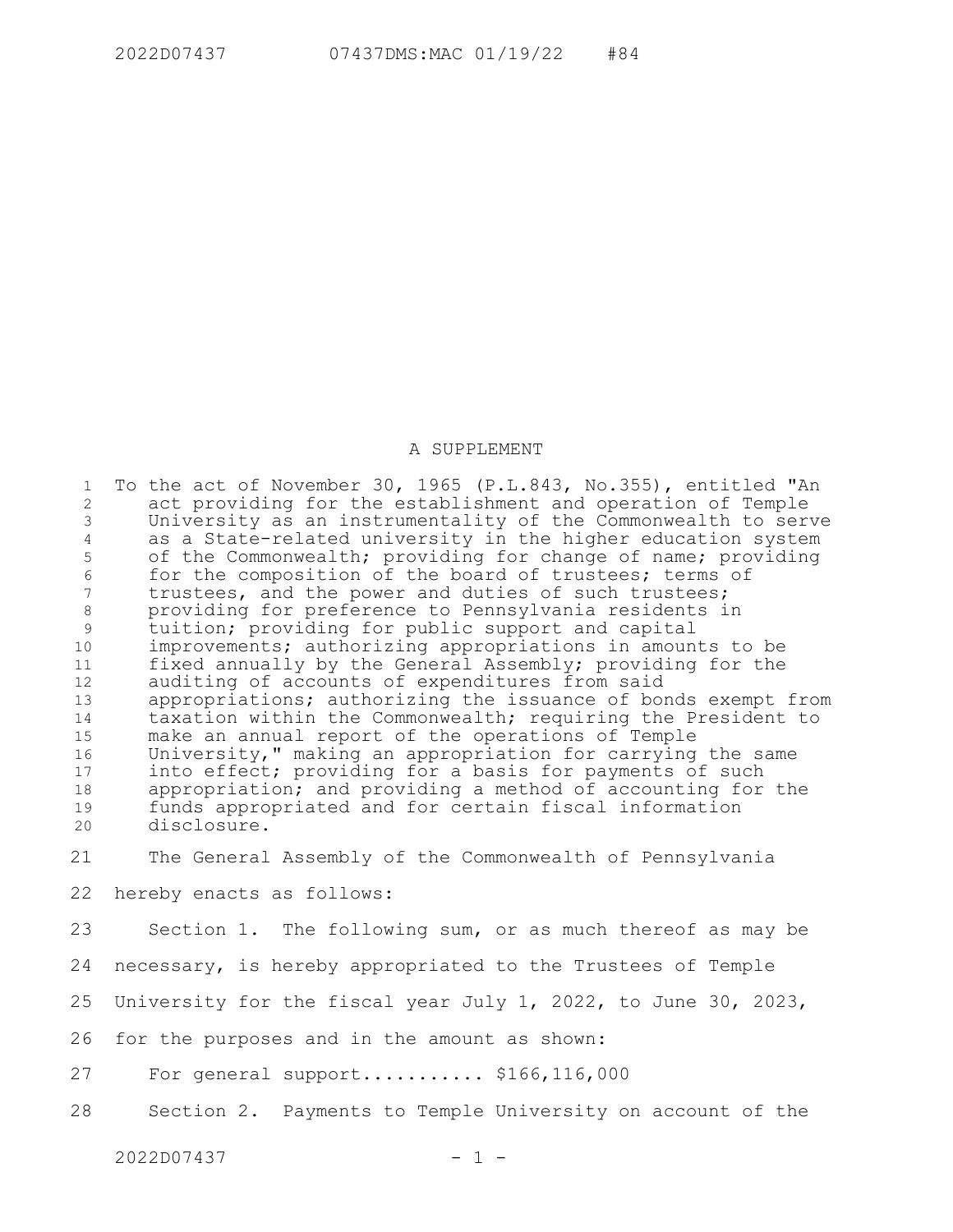appropriation provided in section 1 shall be made on the basis of costs during the fiscal year. 1 2

Section 3. (a) Payment to Temple University of the appropriation provided in section 1 shall be made monthly during the fiscal year. 3 4 5

(b) Such monthly payments shall be made in accordance with the provisions of section 2 on the basis of estimated costs. The estimate of costs shall be submitted by Temple University to the Secretary of Education, the General Assembly and the State Treasurer not later than 30 days prior to the date on which such payment is to be made. 6 7 8 9 10 11

Section 4. (a) Temple University shall apply the moneys appropriated by this act only for such purposes as are permitted in this act and shall at all times maintain proper records showing the application of such moneys. Not later than 120 days after the close of the fiscal year to which this act relates, Temple University shall file, with the Secretary of Education, the General Assembly and the Auditor General of the Commonwealth, a statement setting forth the amounts and purposes of all expenditures made from moneys appropriated by this act and other university accounts during said fiscal year, as provided in section 2, used as a basis for receipt of any appropriation during said fiscal year. 12 13 14 15 16 17 18 19 20 21 22 23

(b) Such statement of expenditures and costs shall be reviewed by the Auditor General of the Commonwealth, and he shall have the right, in respect to the moneys appropriated by this act, to audit and disallow expenditures made for purposes not permitted by this act and to cause such sums to be recovered and paid by Temple University to the State Treasurer. In respect to expenditures made by the university from moneys other than 24 25 26 27 28 29 30